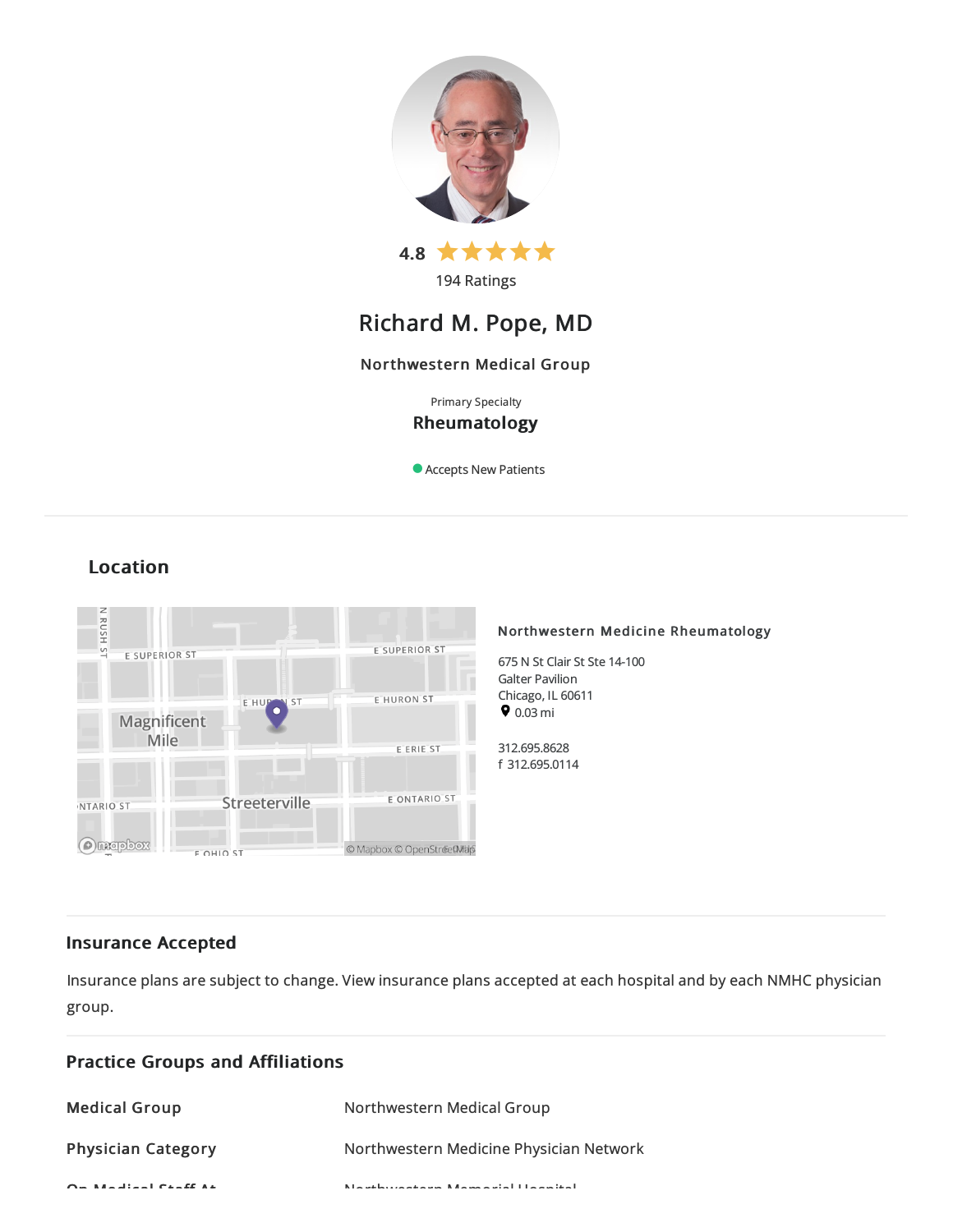## Education

| <b>Medical Education</b> | MD, Loyola University Stritch School of Medicine - 1970      |
|--------------------------|--------------------------------------------------------------|
| Residency                | University of Illinois College of Medicine at Chicago - 1972 |
| Fellowship               | University of Washington - 1974                              |

## Board Certifications

American Board of Internal Medicine- Clinical & Laboratory Immunology (Certified)

American Board of Internal Medicine- Internal Medicine(Certified)

American Board of Internal Medicine- Rheumatology (Certified)

## Practice Focus Areas

| Ankylosing Spondylitis/Axial Spondyloarthritis | <b>Psoriatic Arthritis</b> |
|------------------------------------------------|----------------------------|
| Inflammatory Arthritis                         | <b>Reactive Arthritis</b>  |
| Rheumatoid Arthritis                           |                            |
| Spondyloarthritis                              |                            |
|                                                |                            |

## Ratings & Reviews

At Northwestern Medicine, our patient's feedback is important to us. While different care providers have their own unique strengths, we strive to be as transparent as possible with our quality of care. Read more

## Care Provider Ratings

Overall rating



#### Reviews From Patients 108 Reviews

AUGUST 272021

He is very responsive. Even did a face time session during Covid Knowledgeable

## AUGUST 122021

His expertise and willingness to listen to his patients.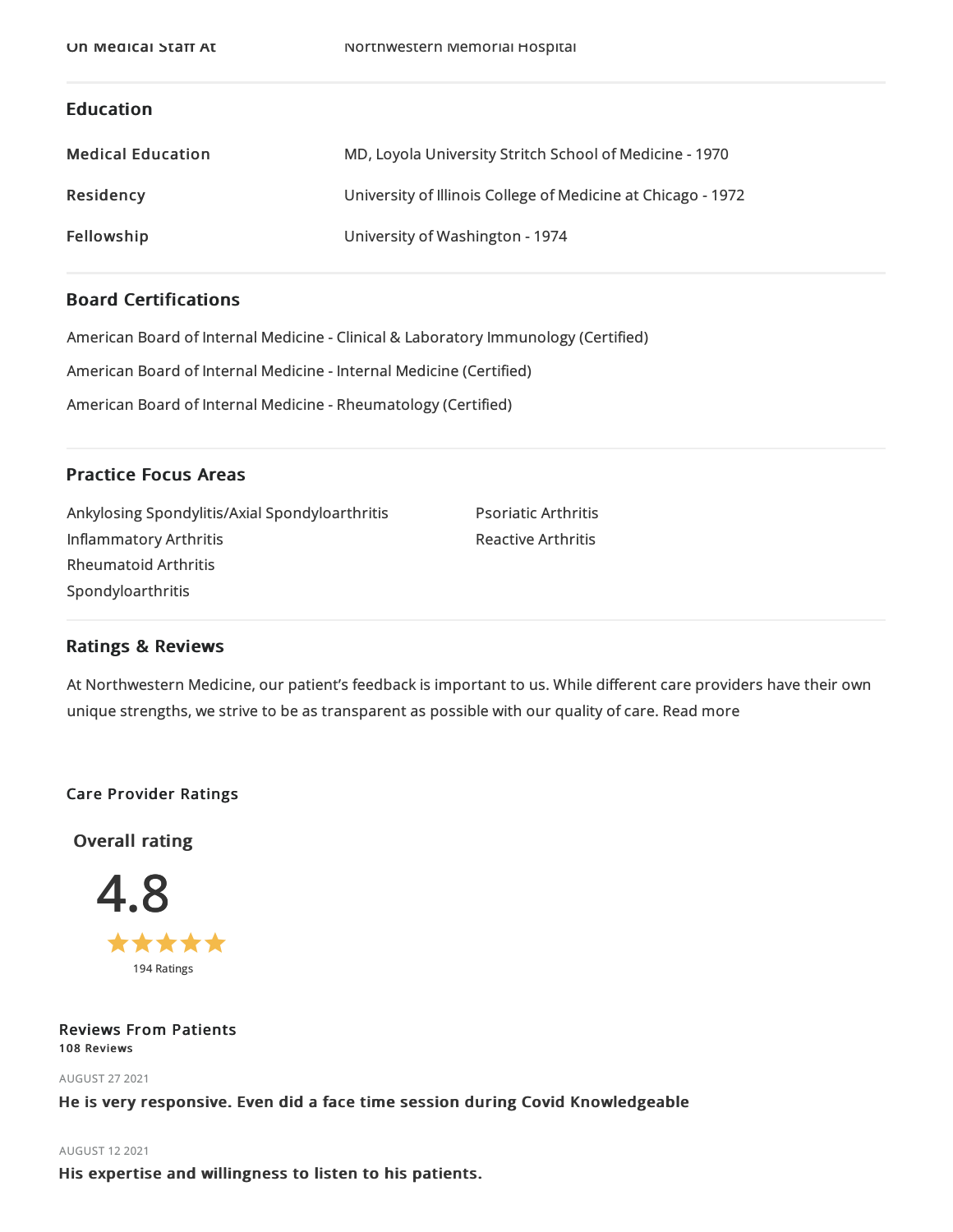#### JULY 262021

Dr Pope is compassionate, approachable and highly knowledgeable

#### JULY 222021

Asked a lot of good questions. Was kind and mild mannered. I think he's going to be a great match for me.

JULY 132021 DR POPE CARES FOR HIS PATIENTS

#### JULY 82021

Siempre muy atento a mi enfermedad y explica torio a mi salud.

#### JULY 12021

In addition to my earlier answer about his trustworthiness. I always feel I can bring questions and concerns and he will take the time to hear them. I don't feel rushed.

#### JUNE 242021

He takes good care of his patients. I have been going to him for many years!

#### JUNE 102021

His knowledge about RA.

#### JUNE 92021

The treatment I get from Dr Pope effective.

#### JUNE 42021

Dr. Pope is genuinely concerned about his patients. He isn't stuffy and has a great sense of humor.

#### JUNE 32021

He listened to me, asked questions, left room for my questions and addressed my concerns.

#### MAY 132021

Highly competent

#### MAY 62021

Listens and answers questions and does not rush through.

### MARCH 252021

I been seeing him for 12 years

### MARCH 222021

He is an excellent Doctor.....listens to your problems and makes suggestions and you can understand how he descripts my issues! Very good....would not recommend seeing any other Doctor in Rheumatology!!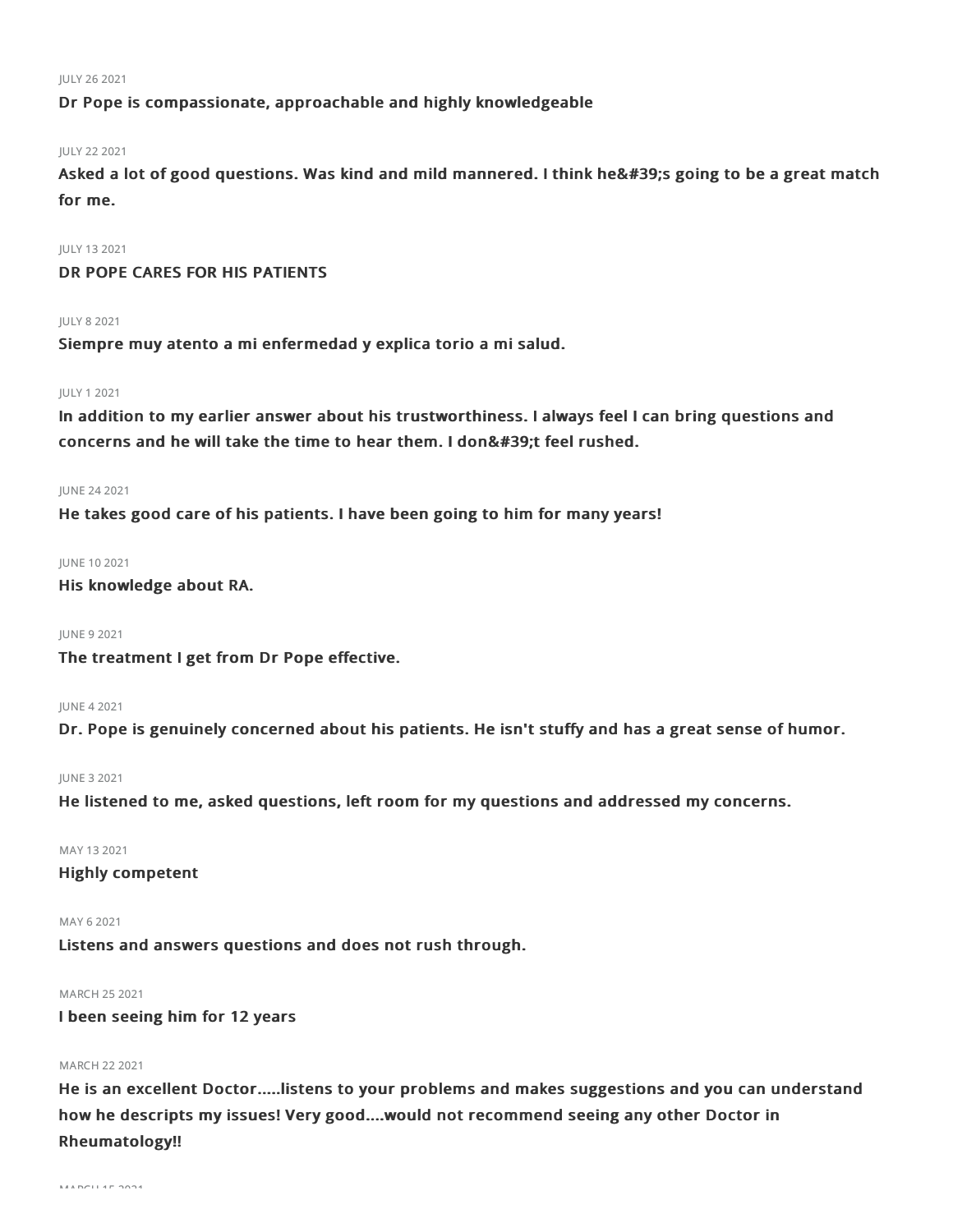MARCH 152021

Excellent communication skills and personal attention.

#### MARCH 112021

I am probably not the easiest patient and appreciate his patience.

#### MARCH 112021

Excellent in every way. My pain is subsiding. He listens and cares.

MARCH 52021

He listens and includes me in the care decisions

#### FEBRUARY 11 2021

Very caring, knowledgeable and professional.

FEBRUARY 11 2021 Listens, knowledgeable and caring

FEBRUARY 9 2021

He is the best.

FEBRUARY 8 2021

## Dr Pope is great

FEBRUARY 42021 Great bedside manner very concerned

FEBRUARY 2 2021

## Extensive appointment with a very knowledgable and caring doctor.

FEBRUARY 22021 He asks relevant questions.

JANUARY 28 2021

He's the reason I travel so far for my care. I like and respect him greatly.

JANUARY 252021

Great with patients taking time to listen.

#### JANUARY 252021

Experience and patient friendly doctor

## JANUARY 22 2021

Dr Pope is a physician who cares for his patients and takes the time to listen to you and your concerns then talks to you about what he feels would work or help you. He is very passionate about his field of medicine Rheumatology. He is constantly looking at medications and research to help in dealing with the pain and or cure for arthritis. He wants his patients to have relief from their pain, swelling, muscle aches and all the symptoms that comes along with arthritis. I would and have highly recommended him as a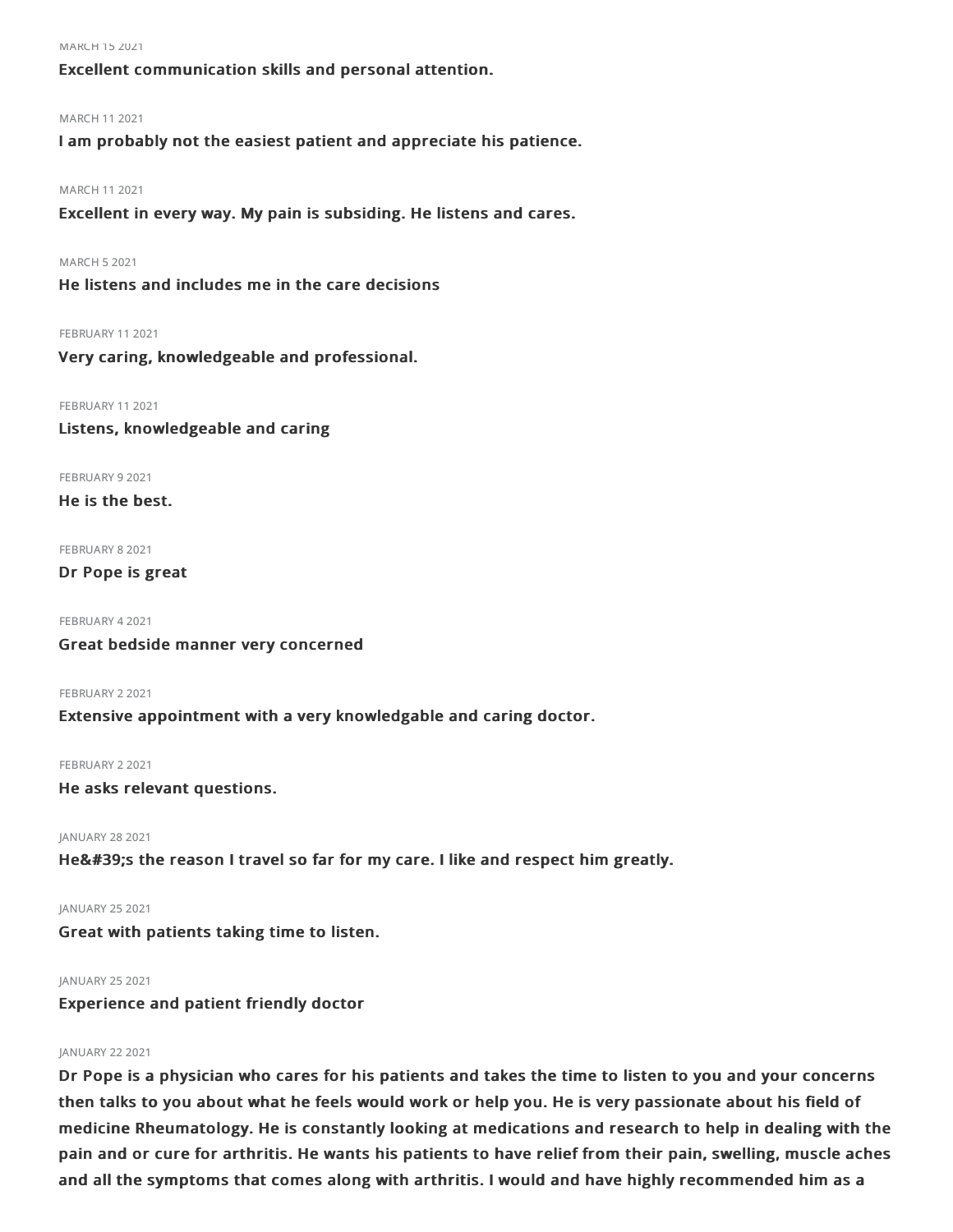## physician.

#### JANUARY 21 2021

He is kind, attentive and makes my arthritis better!

#### JANUARY 142021

He listens to you, and carefully explains his recommendations. He is professional, competent and compassionate.

and all the symptoms that comes along with arthritis. I would and have highly recommended him as a

#### JANUARY 82021

Dr. Pope was very impressive and was able to guide my somewhat over- effusive nature in order fir md to enable him to reach a diagnosis and recommend a continuing course of treatment. His experience and competence was obviously of the best.

#### DECEMBER 172020

He has been great at directing my care. He's a nice man and listens to me.

#### DECEMBER 172020

He is a good Dr...he listens, goes into detail about my illness..very good exam.

#### DECEMBER 142020

Dr. Pope is always willing to listen and be answer all my questions, he is a caring, intelligent, and professional physician.

#### DECEMBER 102020

Kind, listens carefully and is up on medicines

#### DECEMBER 42020

Caring, smart, generous with his time.

#### DECEMBER 32020

I met him after Dr. Brown left and he's always looking forward for my health

#### NOVEMBER 102020

Dr Pope cares for his patients

NOVEMBER 102020

wonderful Doctor great hospital

#### NOVEMBER 92020

He is professional, caring and knowledgeable.

NOVEMBER 92020

I like Dr. Pope.

#### NOVEMBER 92020

He is always ready to talk with me - has reviewed my history. Always talks with me not at me!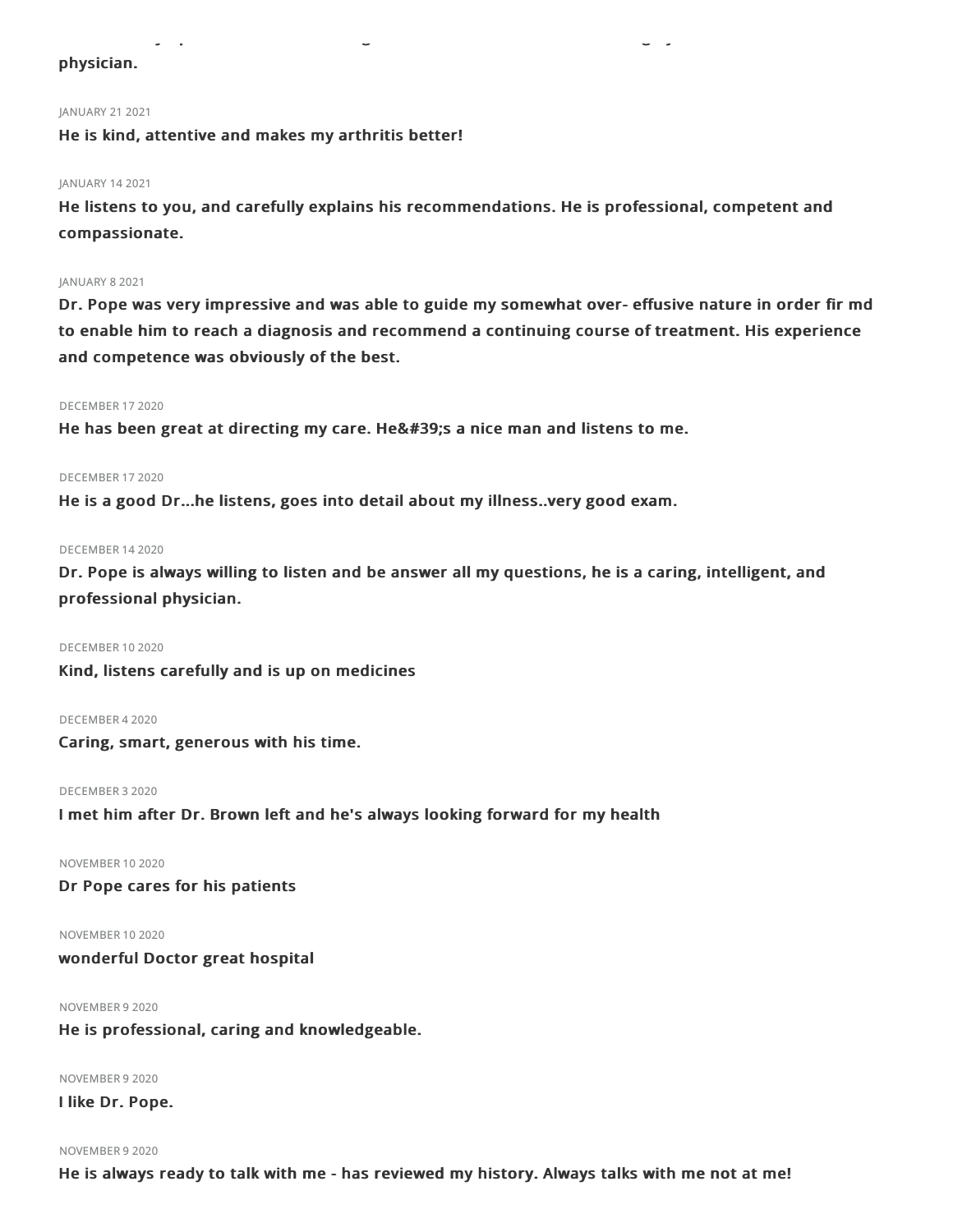#### NOVEMBER 92020

## Always very thoughtful for my very particular needs

#### NOVEMBER 52020

Concise and thorough examination

#### NOVEMBER 32020

Outstanding expertise and communications. Has cared for me for about 20 years.

NOVEMBER 32020

Medical expertise and concern for patients.

#### OCTOBER 29 2020

Dr. Pope is very thorough and has his patients needs in the forefront!

#### OCTOBER 29 2020

The staff were very friendly and Dr. Pope listened to my concerns and helped me

#### OCTOBER 29 2020

Do not respect patients for their time.

#### OCTOBER 29 2020

He was way late for the appointment (one hour?) and didn't even apologize. I had only less than 10 mins to talk to him because I had a telephone consult with another doctor and had to go.

OCTOBER 222020 Listens and takes his time, seems to care

OCTOBER 222020

Dr Pope is excellent

OCTOBER 82020

I haven't met this good doctor for many years!

#### OCTOBER 82020

I have been seeing Dr. Pope for 10 years. He is understanding, listens and advises me well for my RA

## OCTOBER 82020

Perfer in person with doctor

OCTOBER 52020

Dr popw is thorough

OCTOBER 52020

On time appointments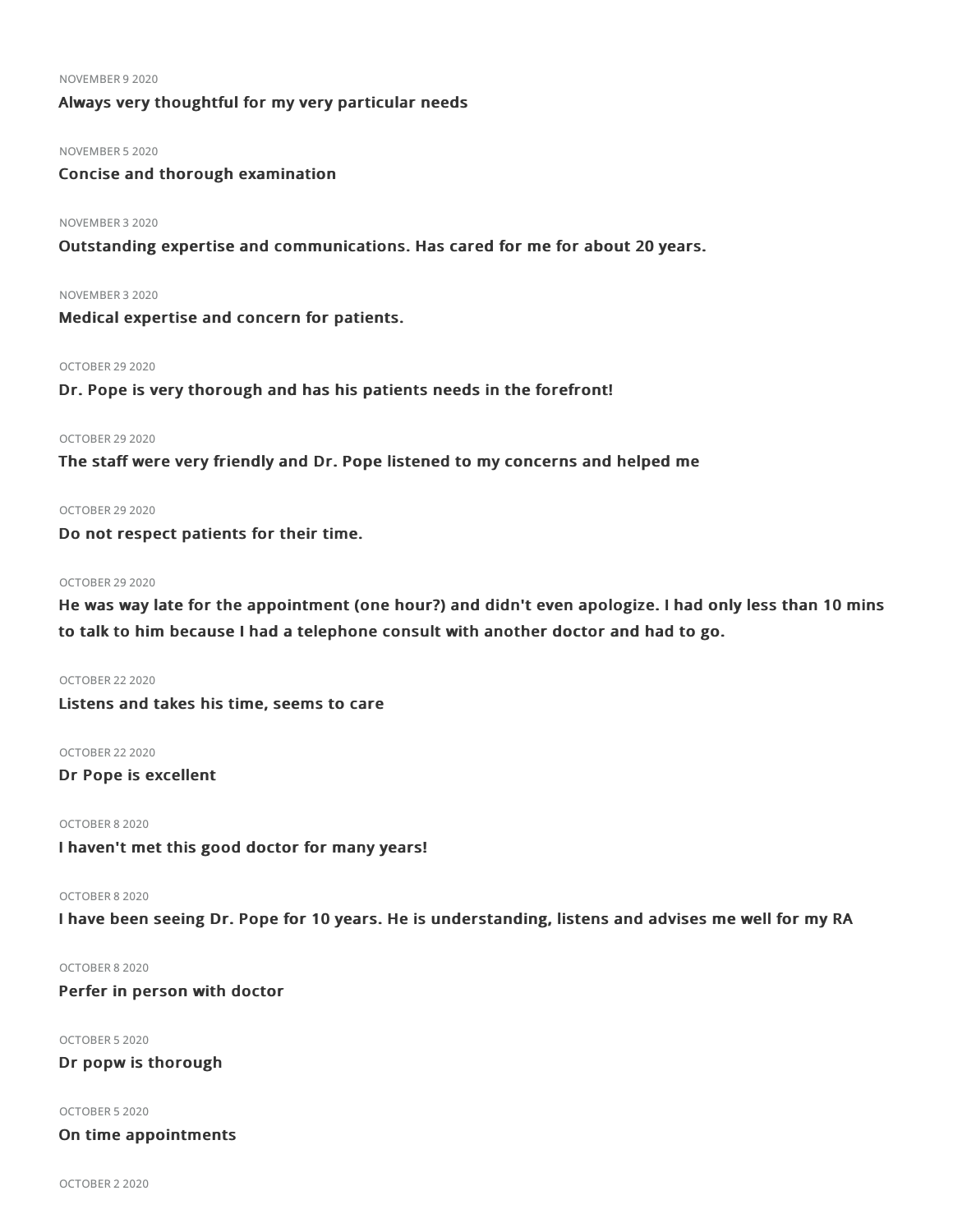I have seen him for many years and have not had any problems

#### OCTOBER 22020

My doctor is very thorough. I enjoy working with him .

OCTOBER 12020 He is a good doctor.

### OCTOBER 12020

Like my doctor and the hospital.

#### SEPTEMBER 28 2020

Dr. Pope was patient as I listed my symptoms and concerns. He was very empathetic and interested in what I had to say. He addressed my issues in terms I could understand.

#### SEPTEMBER 28 2020

Scheduling was easy, schedulers were professional but friendly, lots of follow up from the doctor's team before the appointment, doctor was empathetic, interested and professional.

#### SEPTEMBER 24 2020

His expertise and compassion

#### SEPTEMBER 24 2020

I'm always pleased with the doctors compassion and expertise.

#### SEPTEMBER 24 2020

Great physician. Provides excellent care.

#### SEPTEMBER 24 2020

I feel listened to. My concerns are always addressed. I have received excellent care

#### SEPTEMBER 17 2020

Very knowledgeable, seems to really care about the patients under his care, very prompt.

#### SEPTEMBER 17 2020

The Doctors and staff are very knowledgeable and personable.

#### SEPTEMBER 42020

He is knowledgeable, nice and follows thru.

#### SEPTEMBER 42020

I have many doctors there that I like.

#### SEPTEMBER 32020

I see him for many yrs and I like the way he treats patients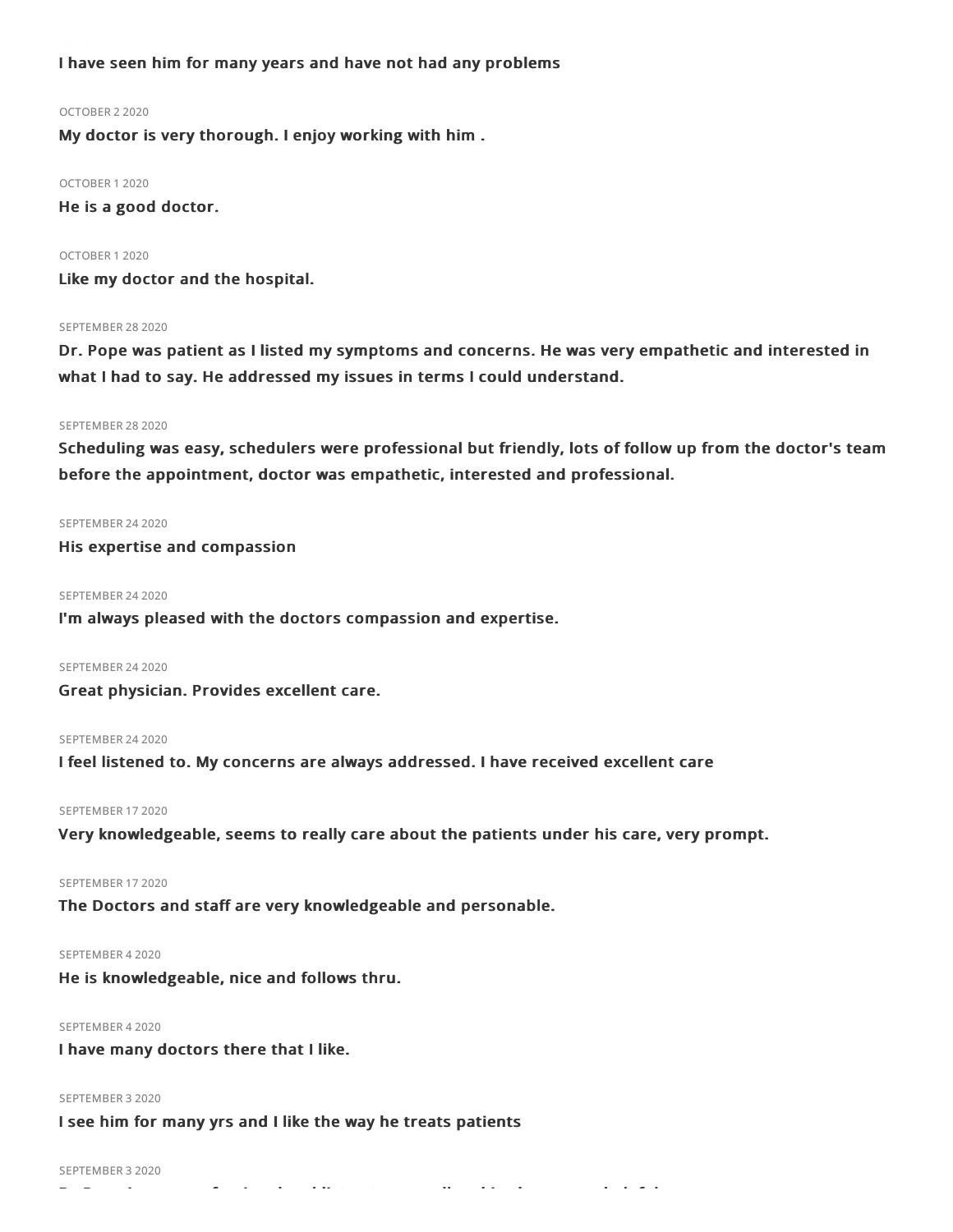## Dr Pope is very professional and listen to me well and is always very helpful

#### AUGUST 312020

Very profesional,caring, a good listener .

#### AUGUST 272020

Exceptional professionalism and customer care

#### AUGUST 272020

Exceptional professionalism and customer care

#### **AUGUST 20 2020**

As above, I trust Dr. Pope as a physician but also as a human who spends adequate time with his patients and is respectful and thoughtful.

#### **AUGUST 20 2020**

I trust Dr. Pope and I feel like he always makes time to hear my concerns.

#### **AUGUST 20 2020**

#### Great doc.

#### AUGUST 172020

Dr Pope is friendly and professional. He always answers my questions in terms i can understand.

#### AUGUST 112020

Dr Pope is very kind and thorough with his exams. He does not miss a thing

#### JULY 30 2020

Dr Pope is thorough, gentle, knowledgeable, and caring. He is worth the energy and expense of traveling from out of state.

#### JULY 222020

I have been going to Dr. Pope for many years. He takes time with me and makes sure all my concerns are addressed. He takes care of my aches and pains and always gives me great advice.

#### JULY 212020

Dr. Answers questions, polite and doesn't rush.

#### JULY 20 2020

Dr. Pope is knowledgable and a nice person.

#### JULY 142020

Dr Pope works with you to come up with a plan of care. I trust him with my health and have confidence in sharing what's going on with my illness. He is on top of latest treatments and listens to my concerns.

#### JULY 92020

He understand and wants to help